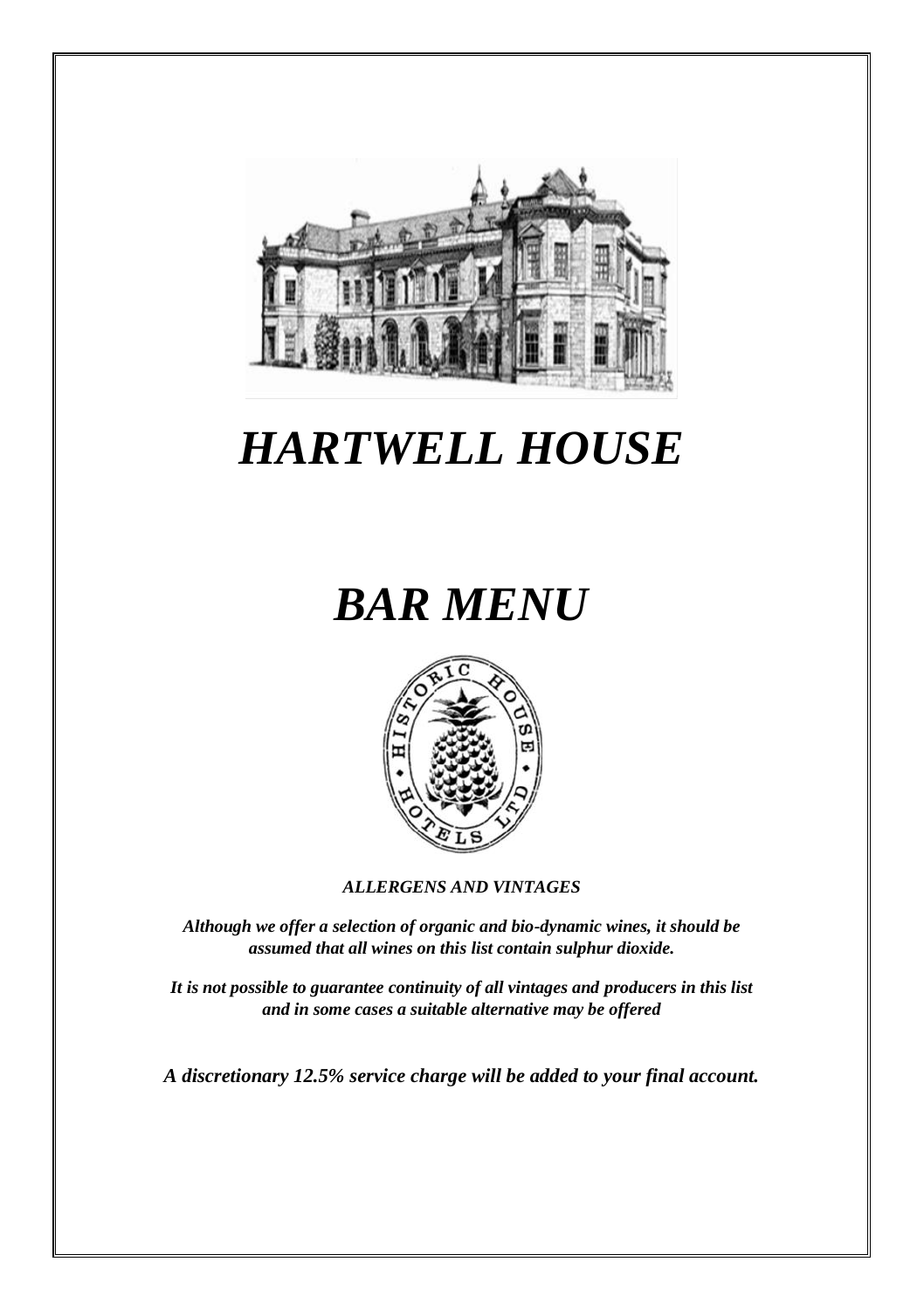# **CHAMPAGNE AND SPARKLING WINE BY THE GLASS**

*"Champagne! In victory one deserves it, in defeat one needs it"* **Napoleon Bonaparte**

#### **CHAMPAGNE**

|                                               | £ Glass |
|-----------------------------------------------|---------|
| Testulat, Carte d'Or, Blanc de Noirs, Epernay | 14.50   |

#### **PROSECCO**

Prosecco, Aqualta DOC, Veneto 10.00

#### **ENGLISH SPARKLING WINE**

*Located around two and a half miles from Hartwell House; Dinton Folly, so named for its proximity to the ruins of the nearby castle, is a quality English sparkling wine. Dinton Folly is made using the traditional champagne method using Pinot Noir, Chardonnay and Pinot Meunier.*

| Dinton Folly, Buckinghamshire, England      | 13.00 |
|---------------------------------------------|-------|
| Dinton Folly Rose, Buckinghamshire, England | 13.50 |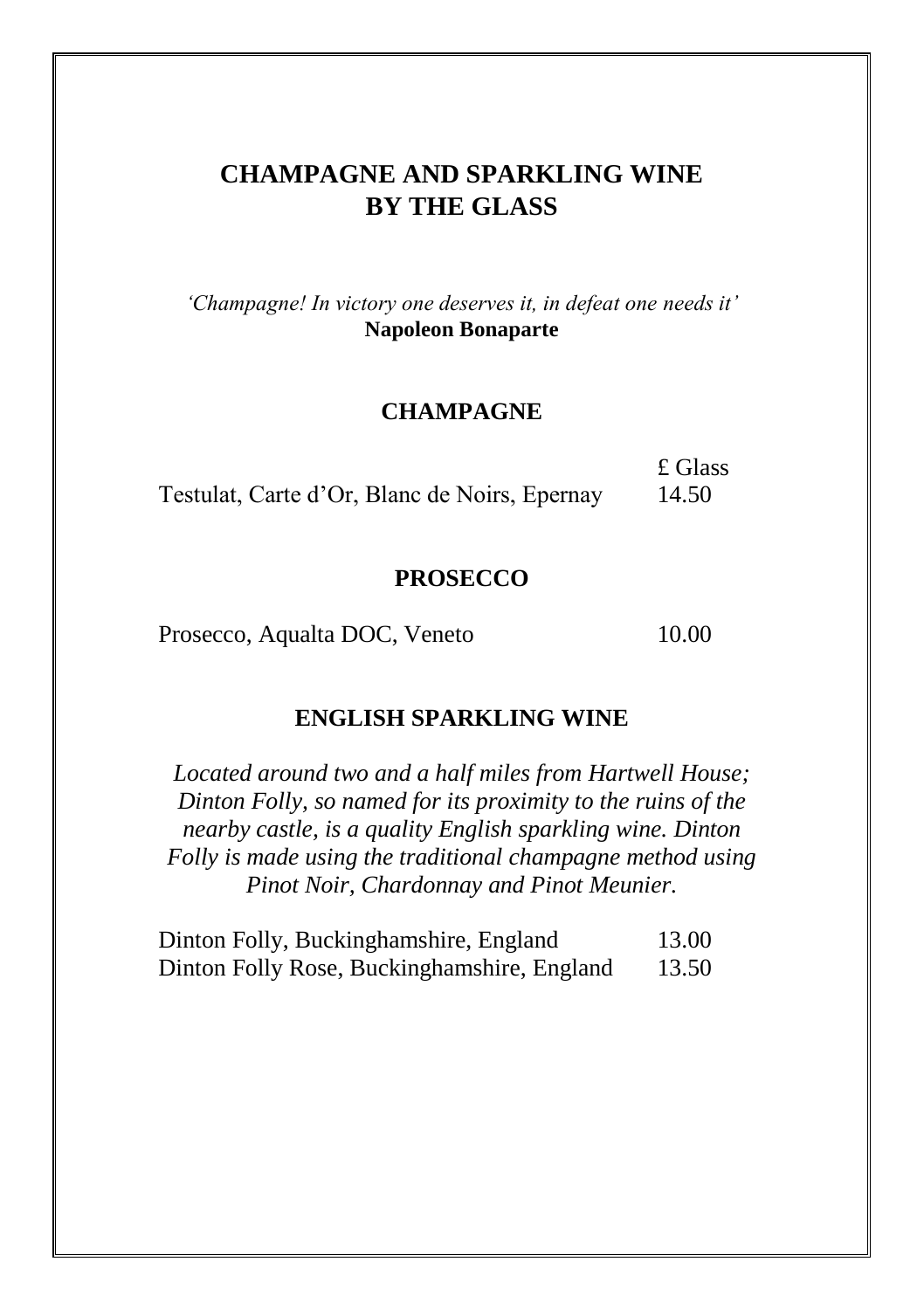## **CORAVIN – WINE BY THE GLASS**

*The Coravin is a system that allows our sommelier to pour some of his favourite vintage wines by the glass, without ever pulling the cork and normally only offered by the bottle*

*For full descriptions, please see our wine list*

#### **WHITE WINE**

£ 125ml

| Viognier, Condrieu, 'Les Terrasses de L'Empire,<br>Rhône Valley, France, 2020 | 26.00 |
|-------------------------------------------------------------------------------|-------|
| Meursault, Domaine Michelot, Côte de Beaune,<br>Burgundy, France, 2019        | 25.00 |
| Oaked Chardonnay, Lyme Bay, Essex Vinevards<br>Devon, England, 2017           | 17.00 |
| Sauvignon Blanc/ Chardonnay, Conte della Vipera,<br>Umbria, Italy, 2020       | 18.00 |

#### **RED WINE**

| Château Cos Labory, Grand Cru Classé, Saint<br>Estèphe, France, 2014          | 20.00 |
|-------------------------------------------------------------------------------|-------|
| Pauillac, Les Légendes R, Barons de Rothchild<br>Bordeaux, France, 2017       | 17.00 |
| Amarone della Valpolicella, Classico DOCG,<br>Camparol, Veneto, Italy, 2017   | 21.00 |
| Pinot Noir, Freestone Vineyards, Joseph Phelps<br>Sonoma Coast, CA, USA, 2017 | 25.00 |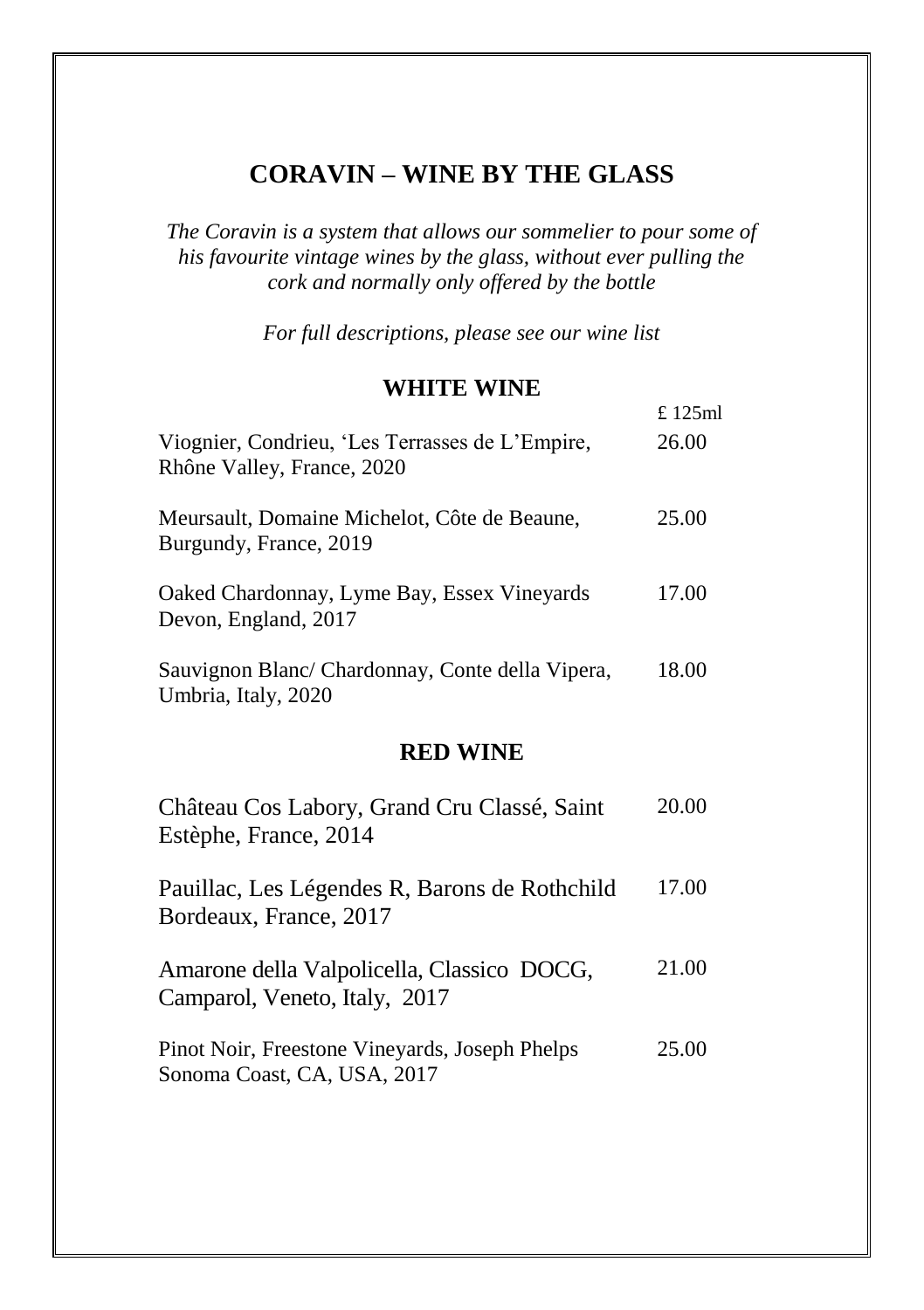# **WINE BY THE GLASS**

## **WHITE WINE**

|                                                                               | £125ml | £175ml |
|-------------------------------------------------------------------------------|--------|--------|
| Chardonnay, Wild Ocean, Stellenbosch<br>South Africa, 2021                    | 6.50   | 8.75   |
| Macon Villages, Domaine Les Chenevieres,<br>Burgundy, France 2018             | 9.75   | 13.00  |
| Vinho Verde, Varzea Do Marao, Portugal<br>2021                                | 8.75   | 12.00  |
| Rioja Blanco, Conde Valdemar, Ebro<br>Valley, Rioja, Spain, 2020              | 9.50   | 12.75  |
| Sauvignon Blanc, Mount Vernon,<br>New Zealand, 2021                           | 10.50  | 13.75  |
| <b>RED WINE</b>                                                               |        |        |
| Cabernet/Merlot Wild Ocean, Stellenbosch,<br>South Africa, 2020               | 6.50   | 8.75   |
| Château Garreau, Bordeaux Supérieur,<br>Bordeaux, France, 2016                | 9.75   | 14.00  |
| Malbec, Bodega Norton, Argentina, 2021                                        | 8.75   | 13.00  |
| Zinfandel, Mc Manis, CA, USA, 2018                                            | 8.75   | 13.00  |
| Pinot Noir, Apaltagua, Coleccion Edition,<br>Chille, 2018                     | 9.75   | 13.50  |
| <b>ROSE WINE</b>                                                              |        |        |
| Malbec Rosé, Bodega Norton, Argentina,<br>Argentina, 2020                     | 8.50   | 10.50  |
| Whispering Angel, Chateau d'Esclans, 2021<br>(A wine from the Coravin, 125ml) | 15.00  |        |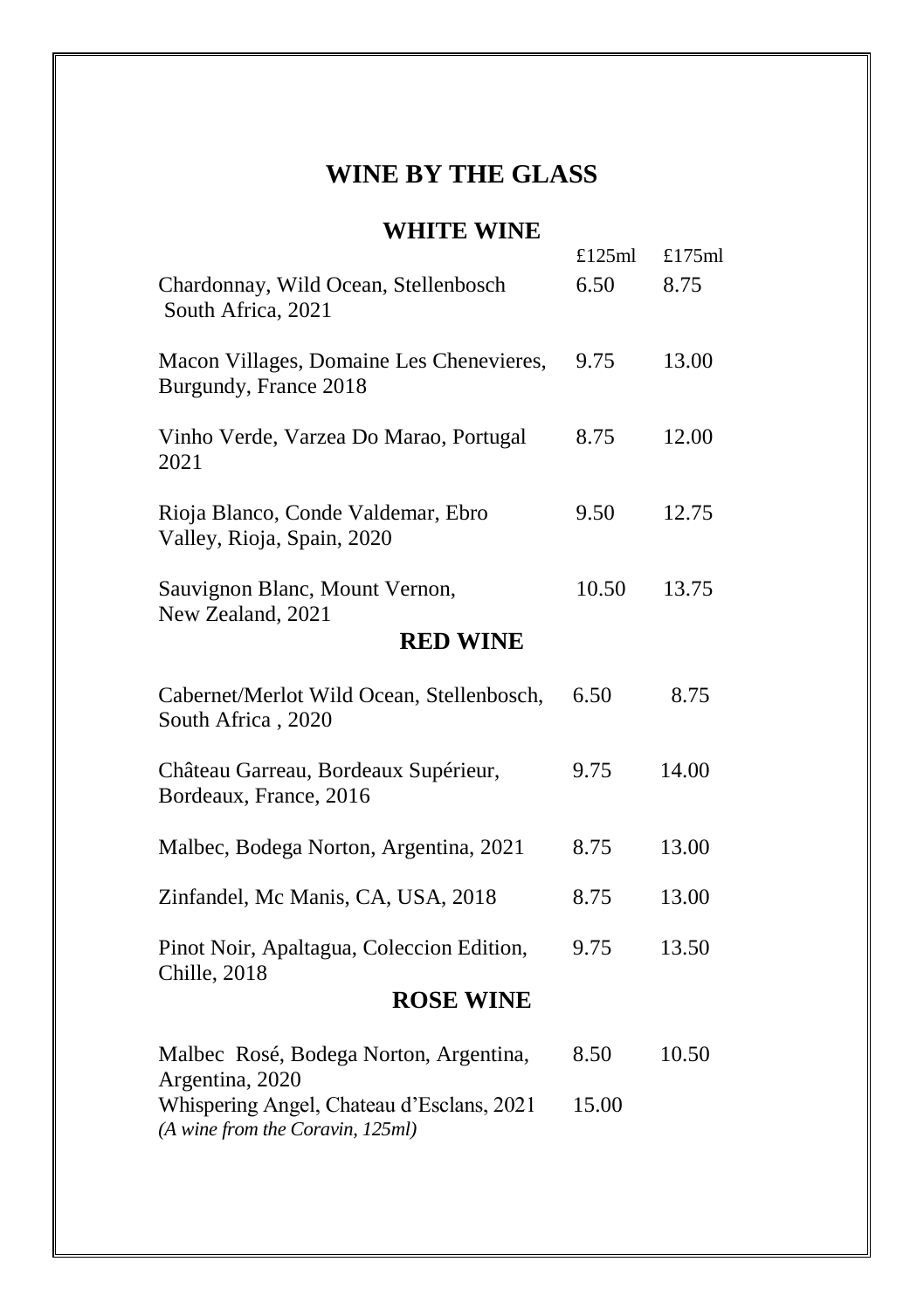## **BEERS**

|                   | £ 330ML |
|-------------------|---------|
| Peroni            | 6.70    |
| San Miguel        | 6.70    |
| Peroni 0% Alcohol | 6.70    |

## **CIDER**

|                               | £ 500 ML |
|-------------------------------|----------|
| Rekorderlig Apple             | 8.00     |
| Rekorderlig Mango & Raspberry | 8.00     |
| Rekorderlig Wild Berries      | 8.00     |

# **LOCAL ALES**

|                                         | £ 500ML |
|-----------------------------------------|---------|
| 300 Old Ale, Chiltern Brewery           | 8.00    |
| John Hampden Gold Ale, Chiltern Brewery | 8.00    |

## **SOFT DRINKS**

£

| Frobisher Fruit Juices: Apple, Cranberry,  | 4.95 |
|--------------------------------------------|------|
| Grapefruit, Pineapple, Tomato, Bumbleberry |      |
| Fresh Orange Juice                         | 5.25 |
| Coke and Diet Coke                         | 4.50 |
| <b>Elderflower Presse</b>                  | 4.95 |
| Appletiser                                 | 4.50 |
| Fentimans Ginger Beer                      | 4.95 |
| Fever Tree Tonic / Slim line Tonic Water   | 4.50 |
| Schweppes: Lemonade, Soda Water,           | 4.00 |
| Ginger Ale, Bitter Lemon                   |      |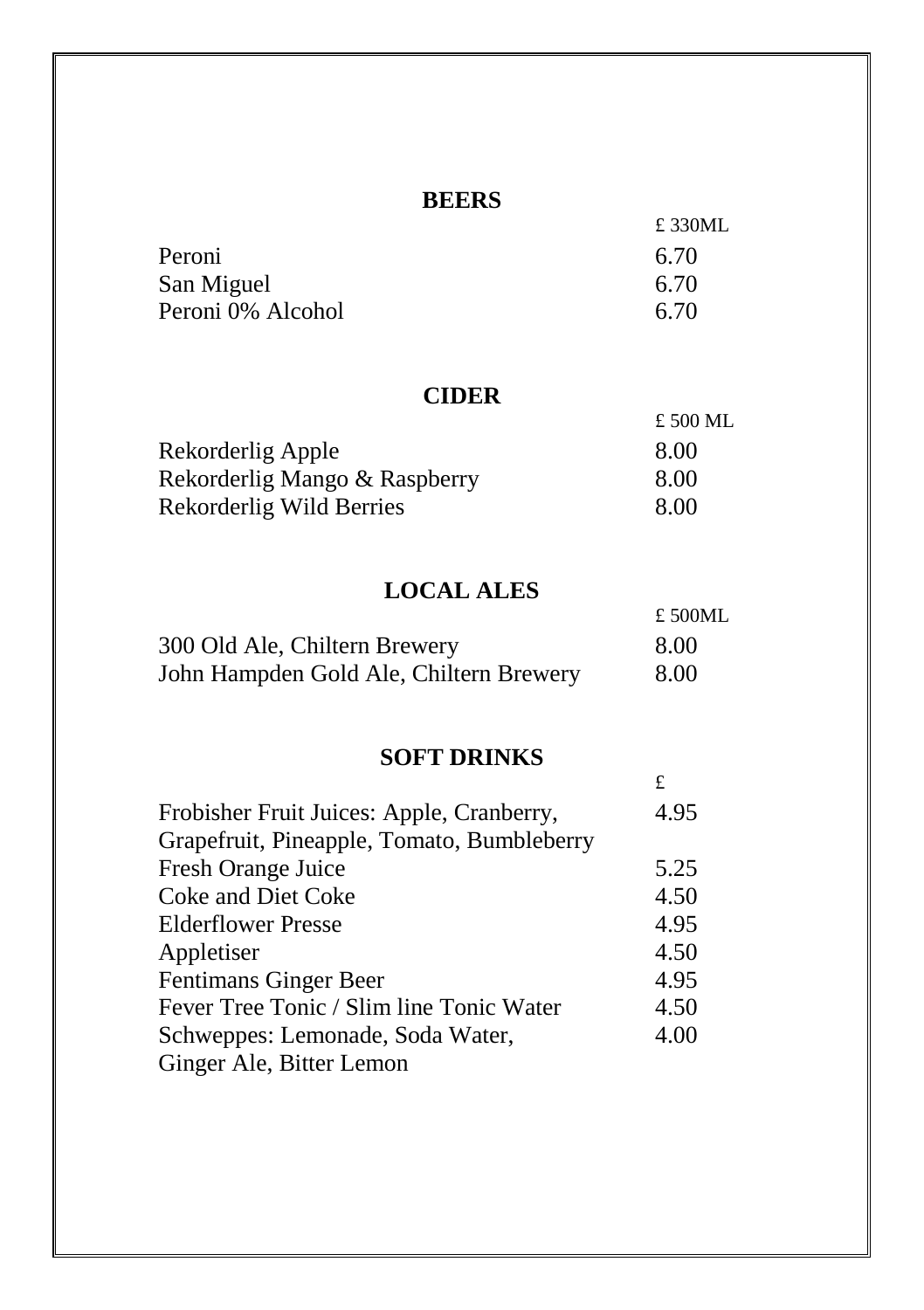# **COCKTAILS**

## **SPARKLING CELEBRATIONS**

|                                                                                                                                                                                                                    | £.    |
|--------------------------------------------------------------------------------------------------------------------------------------------------------------------------------------------------------------------|-------|
| Champagne Cocktail<br>Champagne, Brandy, Angostura Bitters, Brown                                                                                                                                                  | 17.00 |
| Sugar                                                                                                                                                                                                              |       |
| Chambord Kir Royale                                                                                                                                                                                                | 17.00 |
| Champagne, Chambord                                                                                                                                                                                                |       |
| 1989                                                                                                                                                                                                               | 17.00 |
| A cocktail invented by our very own Sommelier, this<br>cocktail is named after the year which the hotel<br>opened. It combines cranberry, amaretto, sugar<br>syrup and prosecco to create a cocktail which is sure |       |
| to live long in the memory.                                                                                                                                                                                        |       |
| Bellini                                                                                                                                                                                                            | 15.00 |
| Prosecco, Peach Puree                                                                                                                                                                                              |       |
| Chase Spritz                                                                                                                                                                                                       | 16.00 |
| Chase Rhubarb and Brambly Apple Gin, Lime Juice,                                                                                                                                                                   |       |
| Soda                                                                                                                                                                                                               |       |

# *We take all reasonable request when creating your drinks, if you cannot find the cocktail of your choice, please let the bar team know.*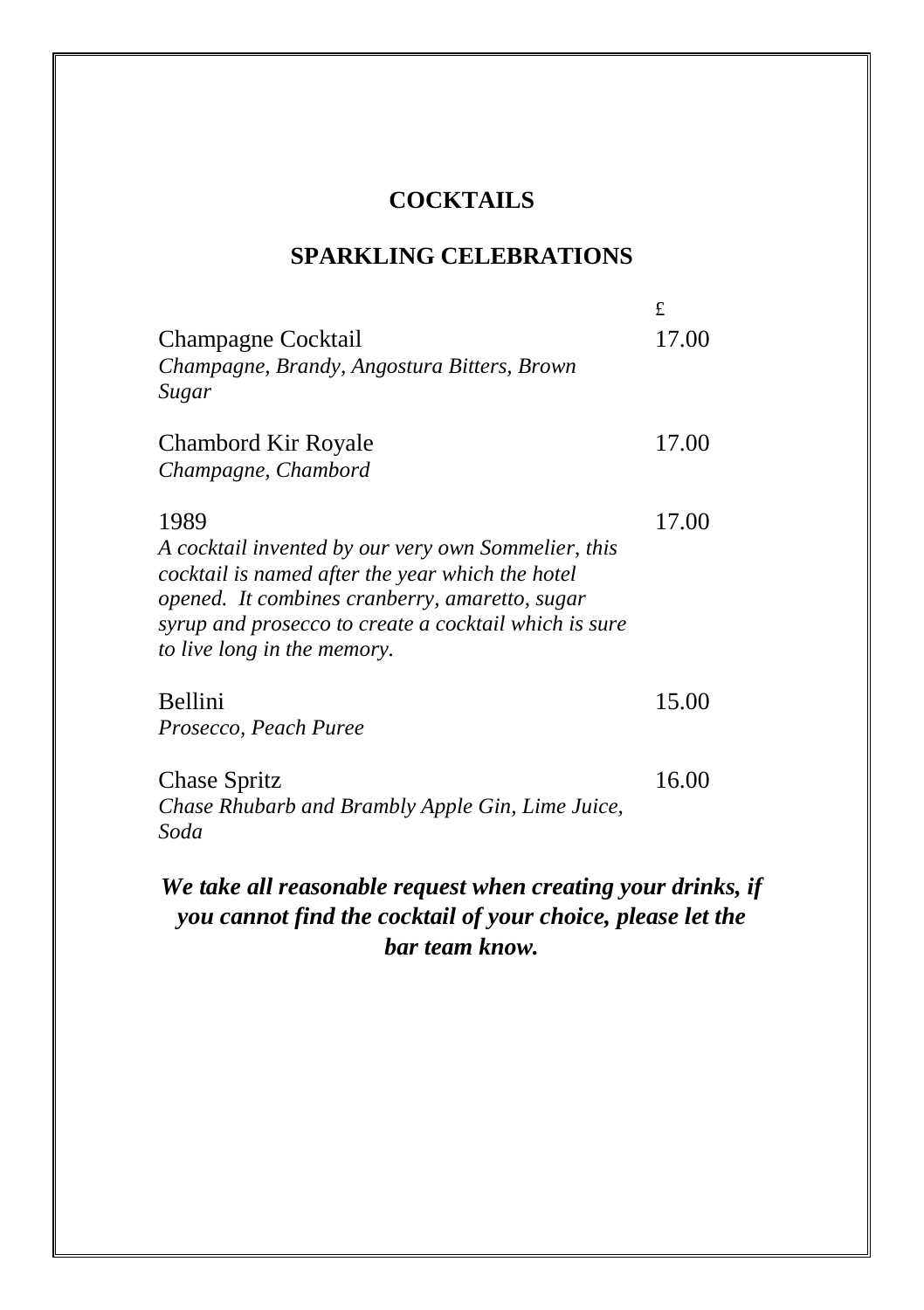# **COCKTAILS**

# **HARTWELL'S SIGNATURES**

|                                                                                                                                                                                                                                                                                                                                                                                    | £     |
|------------------------------------------------------------------------------------------------------------------------------------------------------------------------------------------------------------------------------------------------------------------------------------------------------------------------------------------------------------------------------------|-------|
| King Louis<br>Based on the classic French 75, this cocktail has<br>been created to honour Hartwell's most famous<br>resident. Bourbon, lemon, sugar syrup, and our<br>house Champagne act as the gateway to a perfectly<br>integrated combination of bourbon and citrus.                                                                                                           | 17.00 |
| Fredericks<br>Bombay Sapphire gin, Chambord, Cointreau and<br>pineapple juice give this drink real flavour,<br>sweetness and a rich texture.                                                                                                                                                                                                                                       | 17.00 |
| Lady Lee<br>A Hartwell original created by our own Barman;<br>named Lady Elizabeth Lee, who was a prestigious<br>member of Hartwell's original residents; The Lee<br>Family. Her portrait hangs proudly in our Library.<br>This incredibly refreshing cocktail pairs Frobisher's<br>Apple Juice with Amaretto, Sloe Gin and Cointreau.                                             | 17.00 |
| Dr Lee<br>Named after Dr Lee, a resident at Hartwell for over<br>40 years. He was responsible for the unpopular<br>decision in the 19th century which saw the Bugle<br>Horn Public House only serve coffee instead of<br>alcohol; in homage to this, we have combined both.<br>Baileys, Smirnoff Vodka and a shot of espresso to<br>make this a perfect drink for any time of day. | 17.00 |
| Hartwell Garden<br>This incredibly refreshing cocktail matches The<br>Botanist gin with cucumber, apple juice and<br>elderflower                                                                                                                                                                                                                                                   | 17.00 |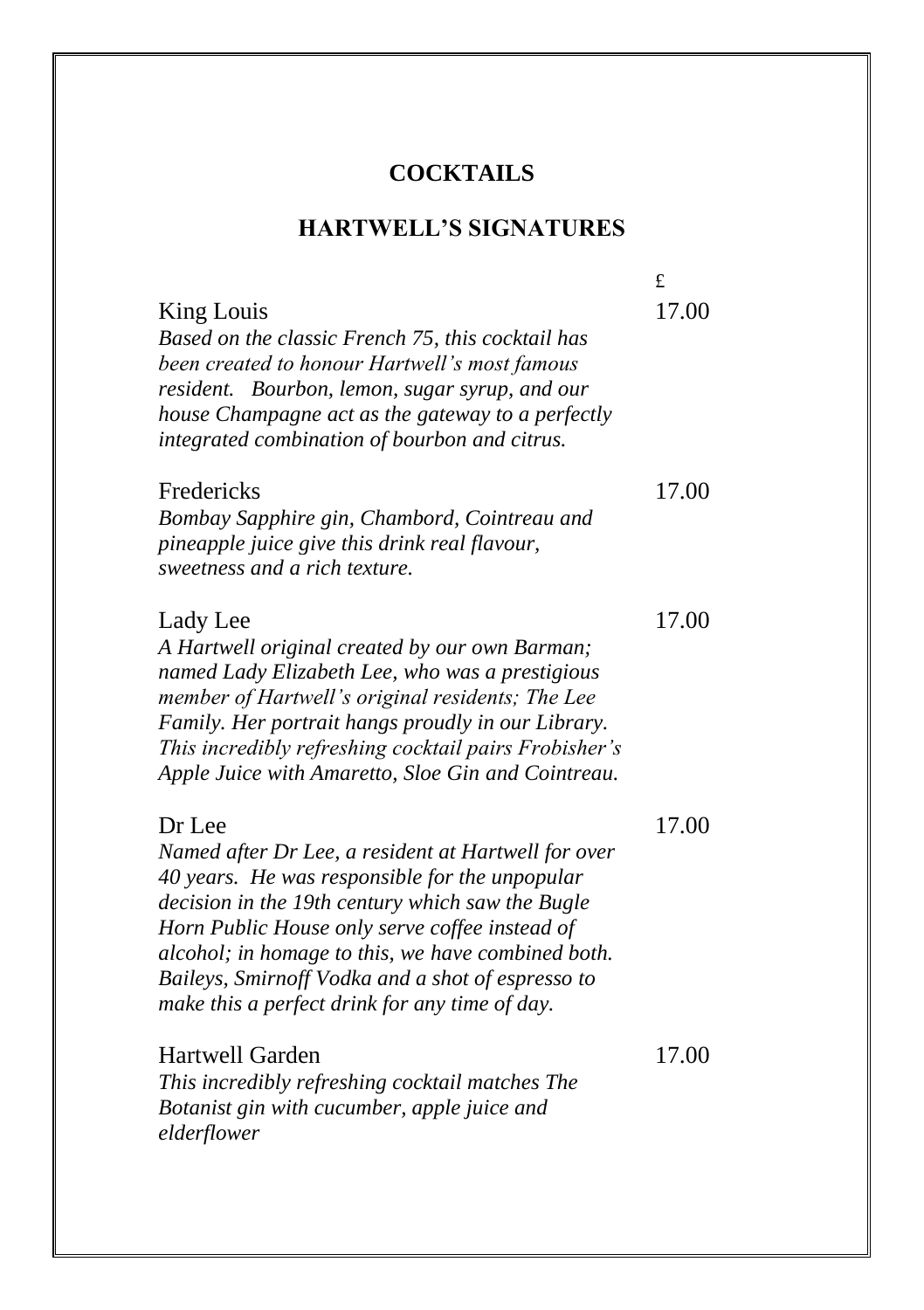# **COCKTAILS CLASSICS**

|                                                                                                       | £     |
|-------------------------------------------------------------------------------------------------------|-------|
| Classic Martini<br>Gin or Vodka, Dry Vermouth                                                         | 16.00 |
| English Mule<br>Chase Vodka, Ginger Beer, Lemon                                                       | 16.00 |
| The Original and Very Old Fashioned<br>Glenmorangie The Original, Angostura Bitters,<br>Sugar, Orange | 16.00 |
| Manhattan<br>Bourbon Whisky, Sweet Vermouth, Angostura Bitters                                        | 15.00 |
| Sour<br>Whisky, Gin or Amaretto, Lemon Juice, Sugar                                                   | 15.00 |
| <b>British Bramble</b><br>Chase GB Gin, Lemon Juice, Sloe Gin                                         | 16.00 |

# **NON-ALCOHOLIC COCKTAILS**

|                                                                                          | £    |
|------------------------------------------------------------------------------------------|------|
| Florida Cocktail                                                                         | 9.00 |
| A refreshing mix of grapefruit, orange, lemon and<br>pineapple topped with soda water.   |      |
| Hartwell Orchard                                                                         | 9.00 |
| This drink matches cucumber, apple juice and                                             |      |
| elderflower                                                                              |      |
|                                                                                          | 9.00 |
| <b>Shirley Temple</b>                                                                    |      |
| This refreshing non-alcoholic drink is made with<br>ginger ale, grenadine and lime juice |      |
|                                                                                          |      |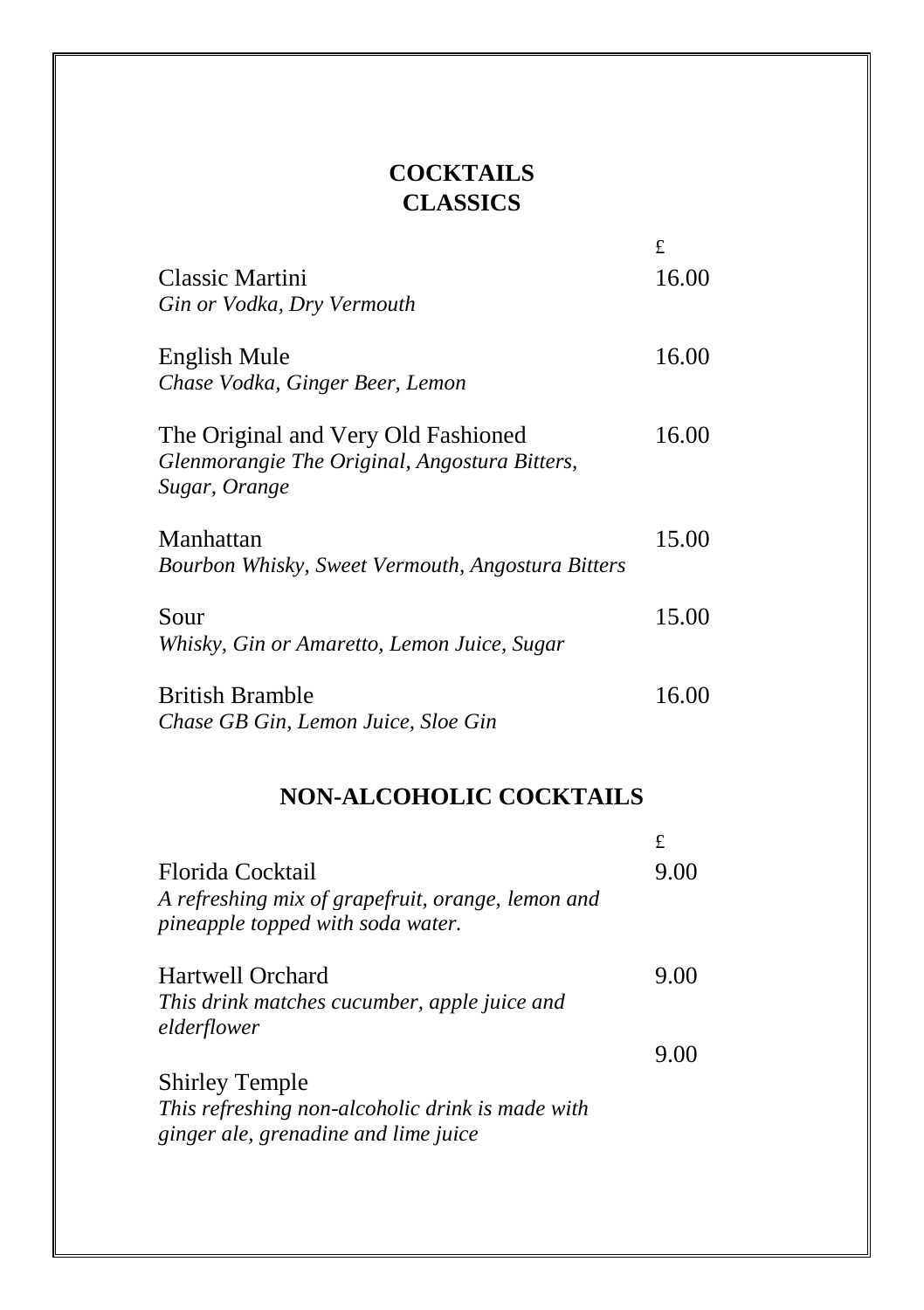#### **GIN AND FEVER-TREE TONIC**

|                                                                                                                                                                                                         | £35ml |
|---------------------------------------------------------------------------------------------------------------------------------------------------------------------------------------------------------|-------|
| <b>Chase GB, Hereford, England</b><br>This Great British Extra Dry Gin is smooth & full-bodied,<br>perfectly balanced with juniper, spice and citrus.<br>Perfect Serve: Fever-Tree tonic, wedge of lime | 14.00 |
|                                                                                                                                                                                                         | 15.00 |
| <b>Plymouth, England</b><br>The rich and smooth taste of Plymouth Gin is the result of<br>a balanced blend of seven hand-selected botanicals.<br>Perfect Serve: Fever-Tree Tonic, slice of lemon        |       |
|                                                                                                                                                                                                         | 14.00 |
| <b>Tanqueray, London, England</b><br>Tanqueray London Dry, a perfectly balanced gin and one<br>of the most awarded gins in the world.                                                                   |       |
| Perfect Serve: Fever-Tree Tonic, wedge of lime                                                                                                                                                          |       |
| <b>Bombay Sapphire, London, England</b><br>The 10 botanicals that give a complex aromatic gin with<br>broader, balanced flavours<br>Perfect Serve: Mediterranean Fever-Tree Tonic, wedge<br>of lime     | 13.50 |
| <b>Hendricks, Scotland</b><br>A blend of 11 botanicals and a bold infusion of rose and<br>cucumber.<br>Perfect Serve: Elderflower Fever-Tree Tonic, slices of<br>cucumber, rose water                   | 15.00 |
| <b>The Botanist, Scotland</b><br>A satin smooth Islay gin with 22 botanicals, giving a<br>starburst of flavours<br>Perfect Serve: Fever-Tree Tonic, slices of apple                                     | 15.50 |
| Sipsmith, London, England<br>A cosmopolitan mix of 10 botanicals that gives a well-<br>balanced spirit<br>Perfect Serve: Fever Tree Tonic, wedge of lime                                                | 14.75 |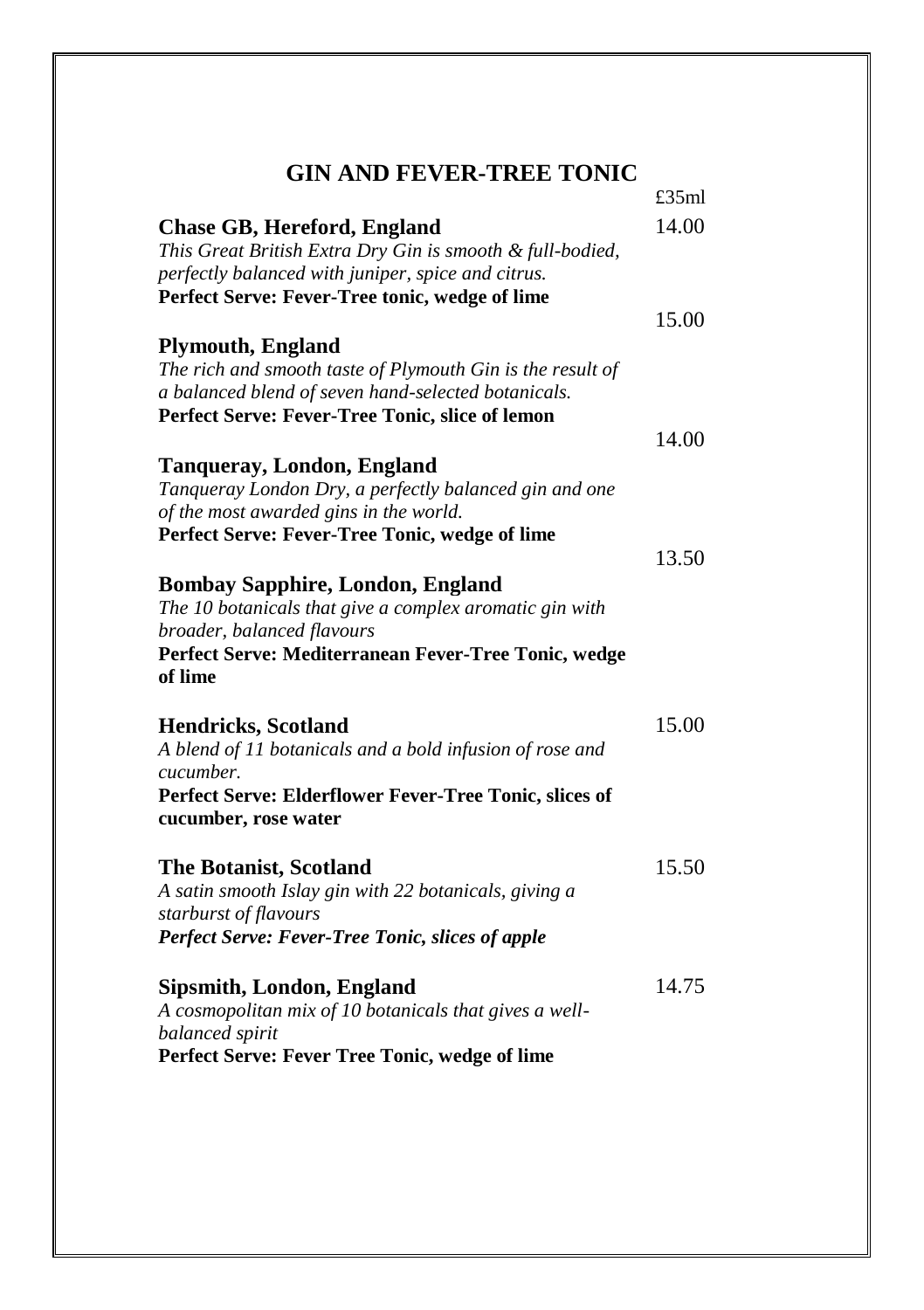| <b>Monkey 47, Germany</b><br>With 47 botanicals, this is a powerful and robust gin with<br>plenty of spice<br>Perfect Serve: Mediterranean Fever-Tree Tonic, slice of<br>lemon, berries                                                                                 | 15.95 |
|-------------------------------------------------------------------------------------------------------------------------------------------------------------------------------------------------------------------------------------------------------------------------|-------|
| Portobello Road, London, England<br>A combination of 9 botanicals with a fresh peppery finish<br>Perfect Serve: Aromatic Fever-Tree Tonic, orange peel                                                                                                                  | 15.00 |
| <b>Martin Millers, London/Iceland</b><br>A premium gin with a blend of 10 botanicals and the finest<br>Icelandic water<br>Perfect Serve: Aromatic Fever-Tree Tonic, lemon peel                                                                                          | 15.00 |
| <b>Gin Mare, Spain</b><br>Gin Mare" is made in a custom designed still by blending<br>individual distillations of Arbequina olives, thyme,<br>rosemary, basil, cardamom, coriander and juniper berries<br>Perfect Serve: Mediterranean Fever-Tree Tonic, lemon<br>wheel | 16.00 |
| <b>Silent Pool</b><br>An integrate juniper-led blend, with subtle spice, delicate<br>floral and citrus notes. Garnished with orange peel<br>Perfect Serve: Elderflower Fever-Tree Tonic Water,                                                                          | 16.00 |

**wedge of lime, mint**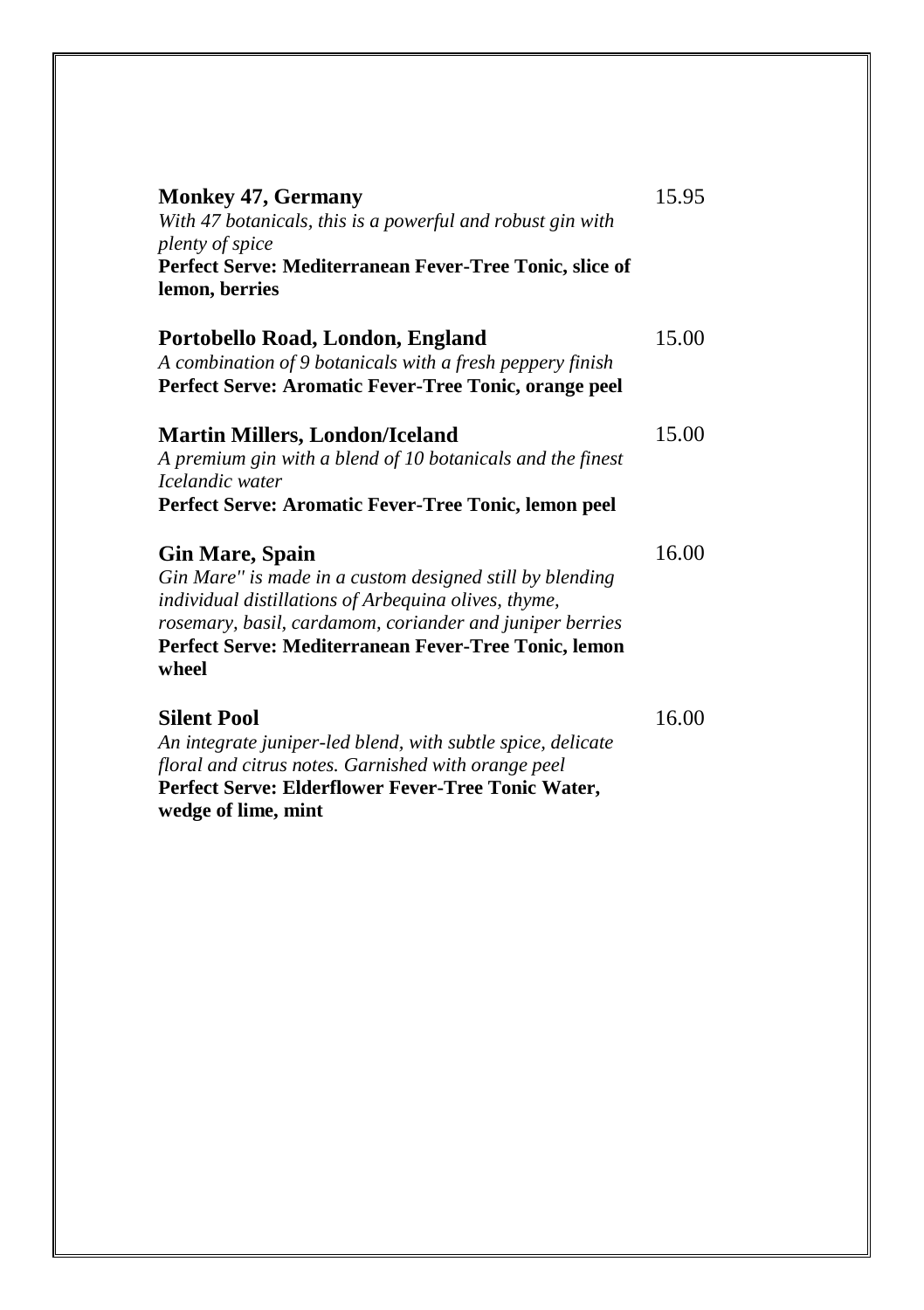| FLAVOURED GIN AND FEVER TREE TONIC                                    |          |
|-----------------------------------------------------------------------|----------|
| Ask your waiter for our range of Tonics                               | $£$ 35ml |
| <b>Chase Pink Grapefruit and Pomelo</b>                               | 14.95    |
| A beautifully well-rounded gin with vibrant citrus notes              |          |
| and a dry finish from the zest of grapefruit                          |          |
| Perfect Serve: Mediterranean Fever-Tree Tonic, lemon,<br><b>Thyme</b> |          |
| <b>Chase Rhubarb and Bramley Apple</b>                                | 14.95    |
| This tangy and tart gin is a perfect blend of fresh rhubarb,          |          |
| Bramley apple and juniper                                             |          |
| <b>Perfect Serve: Fever-Tree Tonic, sliced apple</b>                  |          |
| <b>Gabriel Boudier, Saffron Gin, France</b>                           | 16.00    |
| Smooth and buttery with warming spices                                |          |
| Perfect Serve: Fever-Tree Tonic, orange wheel                         |          |
| Tanqueray Flor de Sevilla                                             | 15.25    |
| Summery and floral with a light strawberry sweetness and              |          |
| a touch of Mediterranean oranges.                                     |          |
| Perfect Serve: Aromatic Fever-Tree Tonic, wedge of                    |          |
| orange                                                                |          |
|                                                                       |          |

| NON-ALCOHOLIC GIN AND FEVER TREE TONIC |        |
|----------------------------------------|--------|
|                                        | £ 35ml |
| Seedlip, London England                | 14.50  |

*Distilled using non-alcoholic botanicals*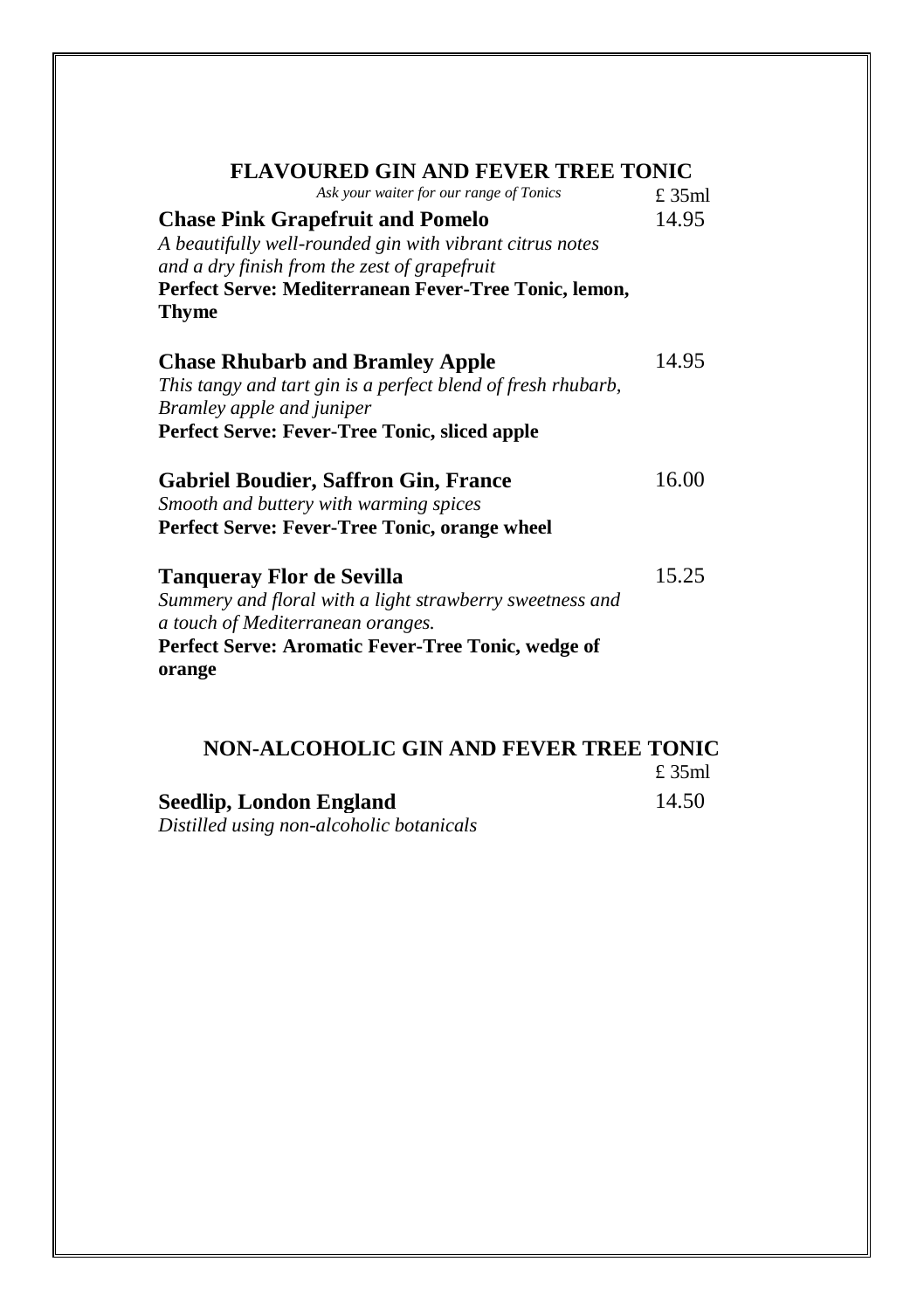#### **VODKA AND FEVER TREE TONIC**

|                       | £ 35ml |
|-----------------------|--------|
| <b>Belvedere</b>      | 14.00  |
| Absolut               | 11.50  |
| Stolichnaya           | 12.50  |
| Reyka                 | 13.50  |
| Grey Goose            | 13.50  |
| Chase                 | 14.50  |
| Chase English Rhubarb | 15.50  |

#### **RUM**

|                             | £ 35ml |
|-----------------------------|--------|
| Bacardi                     | 10.00  |
| Captain Morgan Dark Rum     | 10.95  |
| Captain Morgan Spiced Rum   | 10.95  |
| Mount Gay                   | 11.00  |
| Havana Club                 | 11.00  |
| Plantation Dark Rum, 5 Year | 14.50  |

## **TEQUILA**

|                    | £ 35ml |
|--------------------|--------|
| Jose Cuervo        | 10.00  |
| Olmeca Altos Plata | 10.50  |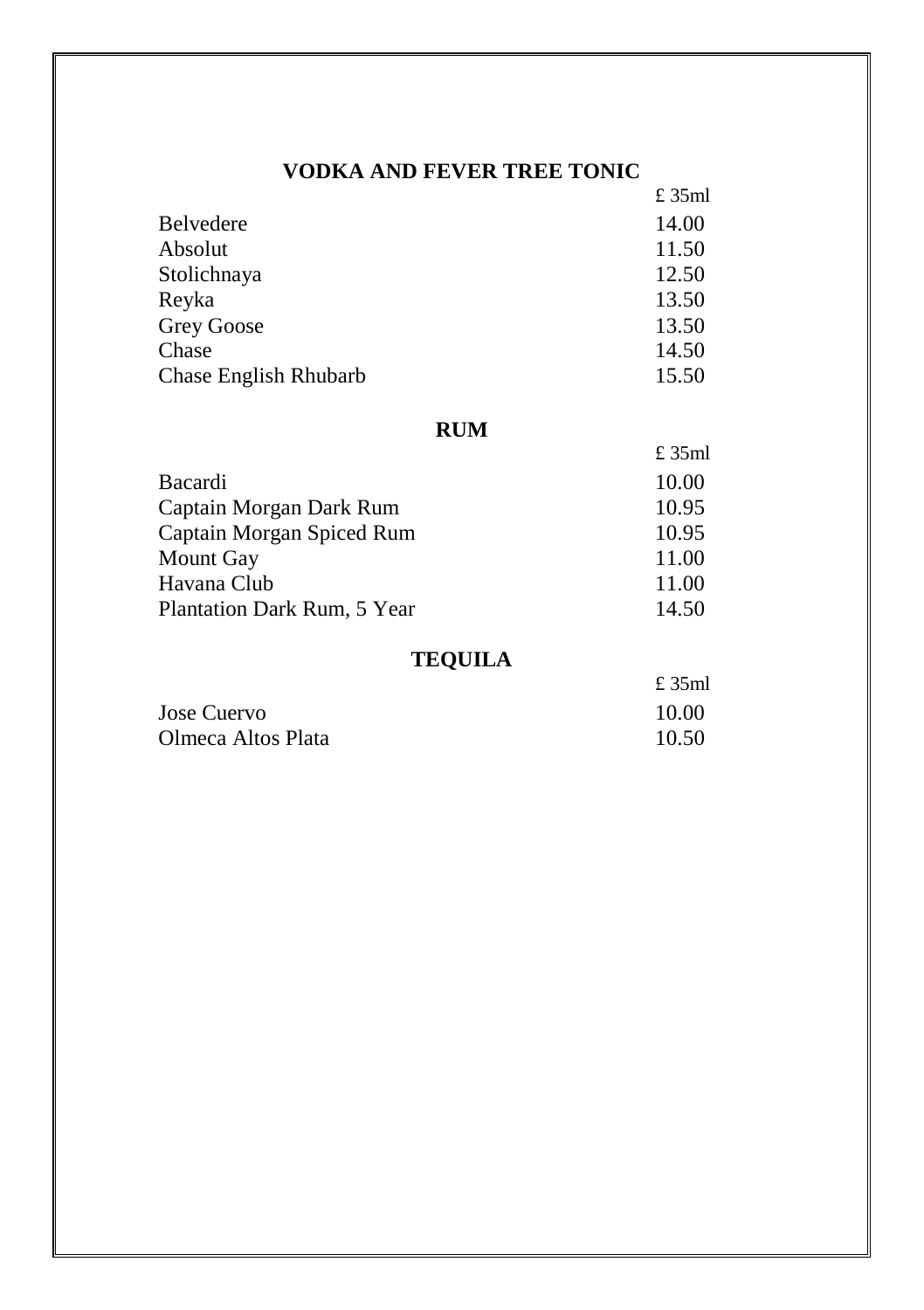## **SHERRY**

|                                                                                                                                                                 | £75ml |
|-----------------------------------------------------------------------------------------------------------------------------------------------------------------|-------|
| <b>Gonzalez Byass Tio Pepe (Dry)</b>                                                                                                                            | 8.00  |
| Served chilled, a fino made from Palomino                                                                                                                       |       |
| grapes and matured under flor.                                                                                                                                  |       |
| Hidalgo "La Gitana", Manzanilla (Dry)<br>Served chilled, made from Palomino grapes and<br>matured under flor in the seaside bodegas of<br>Sanlucar.             | 8.00  |
| <b>Emilio Lustau, Dry Oloroso (Dry)</b>                                                                                                                         | 8.00  |
| Made from Palomino grapes that have been                                                                                                                        |       |
| matured and aged in contact with air.                                                                                                                           |       |
| Emilio Lustau, Amontillado (Medium Dry)                                                                                                                         | 8.00  |
| Served chilled, a fino that has been aged to the                                                                                                                |       |
| extent that its flor has been exhausted and so                                                                                                                  |       |
| has also matured in contact with air.                                                                                                                           |       |
| Emilio Lustau, Palo Cortado (Medium Dry)<br>A naturally dry wine with a style between<br>Amontillado and Oloroso, Palo Cortado<br>conveys a rich nutty texture. | 8.00  |
| <b>Harveys Bristol Cream (Sweet)</b>                                                                                                                            | 8.00  |
| A blend of Oloroso and Pedro Ximenez grapes                                                                                                                     |       |
| <b>Pedro Ximenez (Sweet)</b><br>Dark, rich and opulently sweet with dry plum                                                                                    | 8.00  |
| flavours                                                                                                                                                        |       |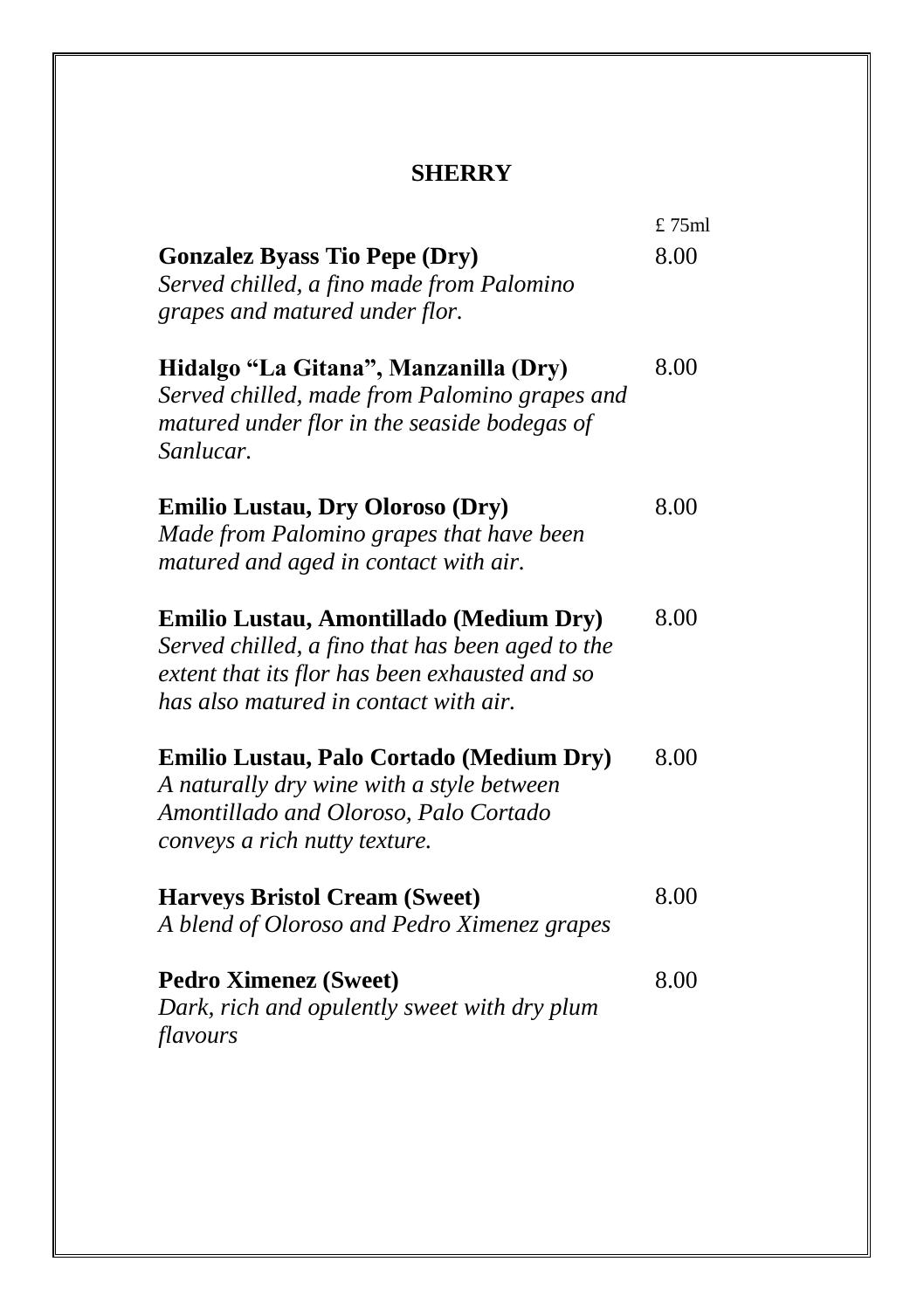## **SCOTCH WHISKY**

 $225 - 1$ 

|                           | t ээmi |
|---------------------------|--------|
| <b>Bells</b>              | 9.50   |
| <b>Teachers</b>           | 9.50   |
| <b>Famous Grouse</b>      | 9.50   |
| Johnny Walker Black Label | 10.50  |
| Chivas Regal              | 10.50  |
| <b>J&amp;B</b> Rare       | 10.50  |

## **IRISH WHISKY**

|                       | £ 35ml |
|-----------------------|--------|
| Jameson               | 9.00   |
| <b>Bushmills</b>      | 9.75   |
| <b>Bushmills Malt</b> | 9.75   |
| <b>Black Bush</b>     | 10.00  |

## **CANADIAN WHISKY**

|               | £ 35ml |
|---------------|--------|
| Canadian Club | 9.95   |

#### **AMERICAN WHISKY**

| £ 35ml |
|--------|
| 10.00  |
| 10.00  |
| 9.50   |
| 9.50   |
|        |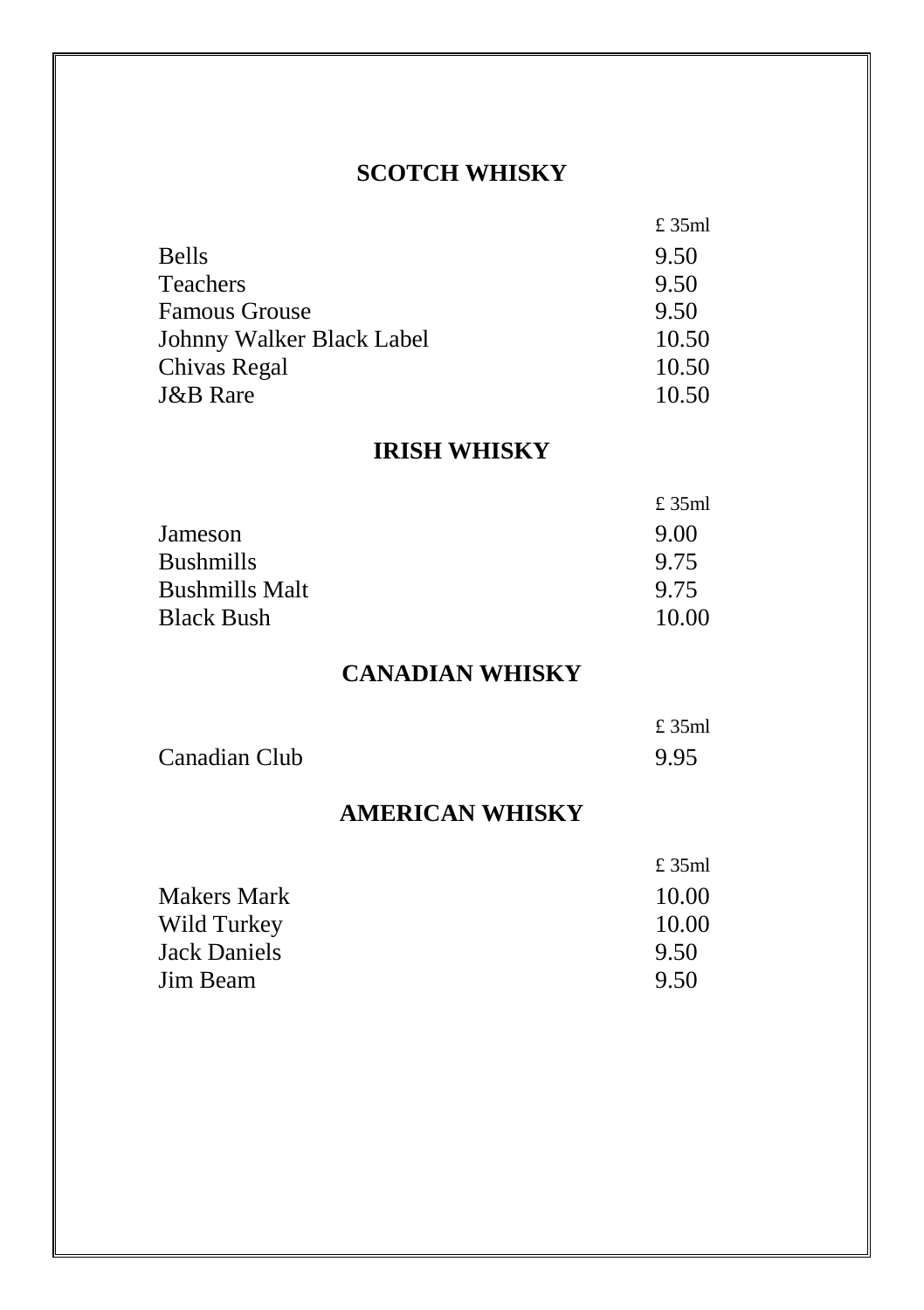#### **WHISKY**

#### **HIGHLAND MALTS**

*The whiskies classified as Highland malts are those North of the Highland boundary fault line. They come as far apart as Dunbartonshire, Orkney, Argyll and Wick, and incorporate the Isles of Skye, Jura, Mull and Arran. Whiskies from the North Highlands tend to be smooth, fruity sweet and not too peaty.*  $f(50m)$ 

|                                                                                                                                                                                           | $\sim$ - $\sim$ $\sim$ $\sim$ |
|-------------------------------------------------------------------------------------------------------------------------------------------------------------------------------------------|-------------------------------|
| <b>Highland Park, 12 years old</b><br>Mid gold in colour. Aromas of honey, smoke and<br>heather. Enjoy the delicate balance of sweet and<br>dry flavours with a smoky hook in the finish. | 12.00                         |
| The Dalmore, 12 years old<br>A smooth, full-bodied whisky with a hint of sherry<br>and peat in its malted flavours.                                                                       | 15.00                         |
| Teaninich, 10 years old)<br>This sherry cask single malt has an attractive nose<br>with hints of hessian, nuts and orange peel. It is a<br>rich, sweet, nutty whisky.                     | 15.00                         |
| Glenmorangie, 10 years old<br>Pale gold. Floral and citric notes with a<br>backdrop of smoke. Medium bodied, easy to drink<br>with traces of almonds and spice.                           | 12.00                         |
| Talisker, 10 years old<br>Referred to as "King 'O' Drinks". Mid gold with<br>a pungent nose. Smoky and spicy in flavour edged<br>with sweetness and ends with a black pepper<br>finish.   | 14.00                         |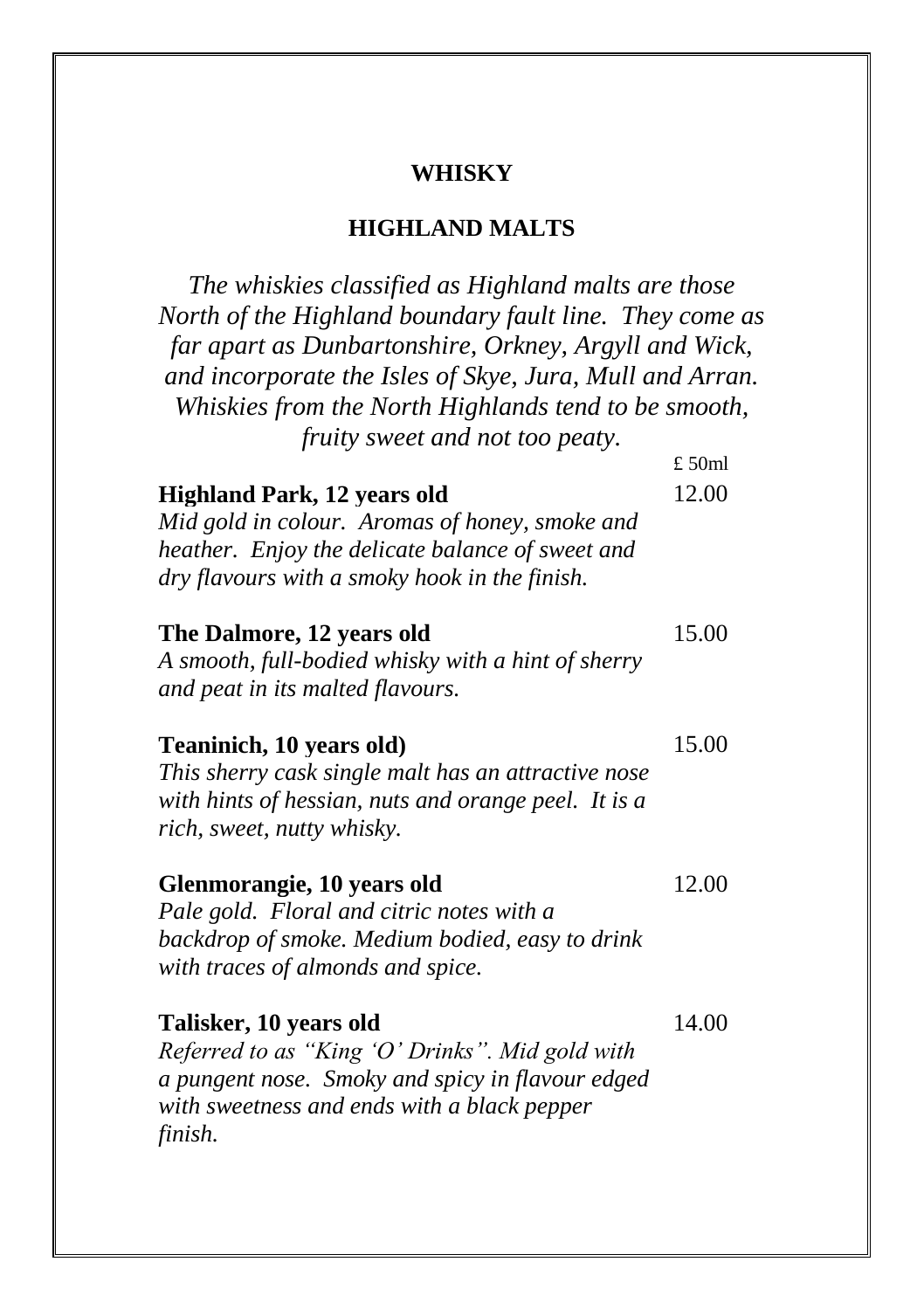#### **ISLAY MALTS**

*The most distinctive of all single malt whiskies. Islay is laced with extensive peat beds, over which the water flows and arrives at the distillery already flavoured before being added to the malt barley, which has already been infused with smoke from the peat during the process of drying out. The results are full flavoured (medicinal), peaty whiskies often with a hint of smokiness sweetness or saltiness*

|                                                                                                                                                                        | £ 50ml |
|------------------------------------------------------------------------------------------------------------------------------------------------------------------------|--------|
| Lagavulin, 16 years old<br>Typical heavy burnt heather scented smoke                                                                                                   | 16.50  |
| aroma. The flavour begins sweet and malty,<br>developing into a wonderfully long smoky finish.                                                                         |        |
| Bowmore, 12 years old<br>A subtle Islay malt with a smoky aroma that takes                                                                                             | 14.00  |
| you to a big, sweet flavour with traces of<br><i>lavender.</i>                                                                                                         |        |
| Bruichladdich, 12 years old<br>Certainly not a heavyweight Islay, it is<br>flavoursome and charming with background brine<br>and evident notes of biscuit and vanilla. | 14.00  |
| Laphroaig, 10 years old<br>The "ancient mariner" of malt whiskies, the nose                                                                                            | 14.00  |

*is powerful in peat smoke and its taste is of iodine and salt with a touch of sweetness.*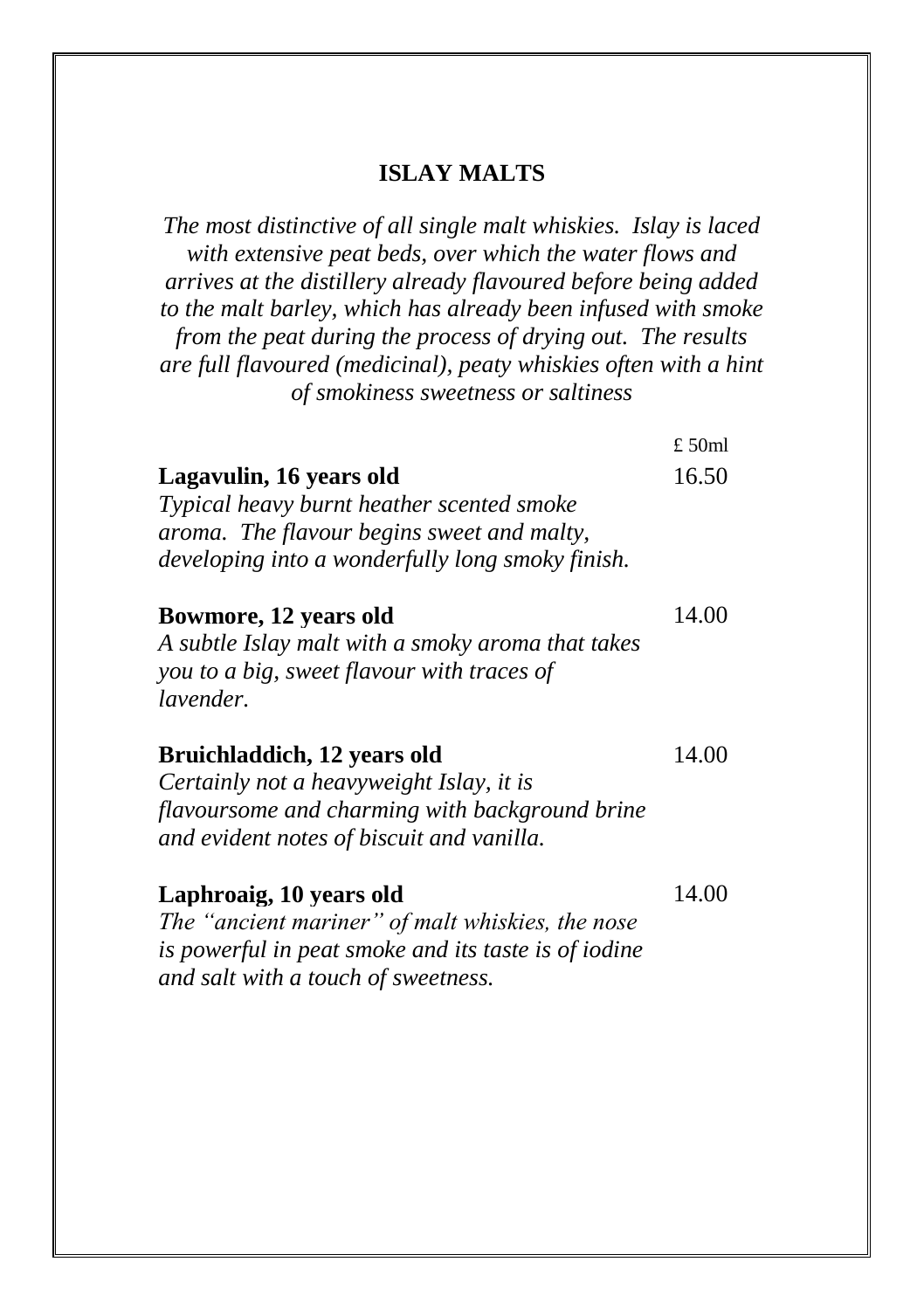#### **SPEYSIDE MALTS**

*Speyside is acknowledged as the heartland of whisky production in Scotland. Speyside malts offer typically sweet and estery notes and are lightly peated to offer complex and sophisticated flavours. Situated around the Elgin-Dufftown district in Northeast Scotland, this remote, fertile area was an ideal location for whisky smugglers and operations of illicit stills to escape the attention of the excise men.*

|                                                                                                                                                                                | $£$ 50ml |
|--------------------------------------------------------------------------------------------------------------------------------------------------------------------------------|----------|
| Cragganmore, 12 years old<br>Amber in colour with a sherry nose that develops<br>into smoky leather aromas with water. Sweet and<br>dry in flavour, with a malty smoky finish. | 14.00    |
| Glenfiddich, 12 years old<br>Pale straw with green tints. Light in the nose with<br>a faint smoky aroma. The flavour is sweet to start<br>and green with a short finish.       | 12.00    |
| The Glenlivet, 12 years old<br>Pale gold in colour with sherry, floral notes.<br>Smooth and sweet start, some honey and light<br>fruit with a dry finish.                      | 12.00    |
| The Macallan, 12 years old<br>Deep amber colour with aromas of a rich fruit<br>cake. Full and well-balanced flavour with sherry<br>and fruit followed by a hint of chocolate.  | 12.00    |
| Aberlour, 10 years old<br>Rich smooth mellow flavour, marrying aromas of<br>autumn fruits with hints of spices, including<br>cinnamon and nutmeg finish.                       | 12.00    |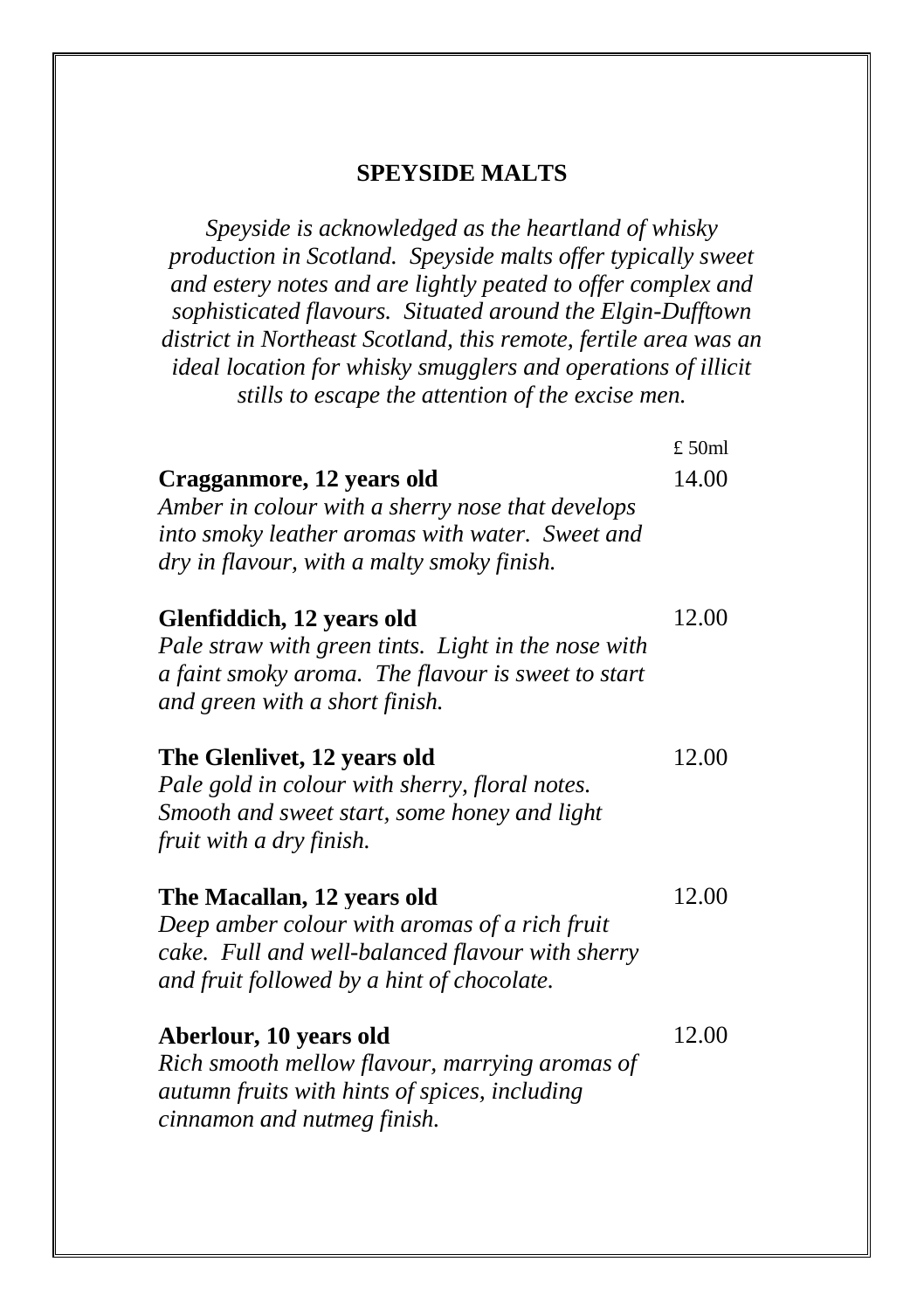#### **LOWLAND MALTS**

*These are the lightest of all the malt whiskies and a delightful opening journey into the wider malt whisky world. These are produced south of an imaginary line drawn between Greenock in the West and Dundee in the East. Relatively unassertive in character, they are normally soft and light with a gentle sweetness.*

£ 50ml **Glenkinchie, 10 years old** *Soft and sweetly aromatic, this Edinburgh malt has suggestions of melon, grass and cinnamon, with a gentle, warming finish.* 13.00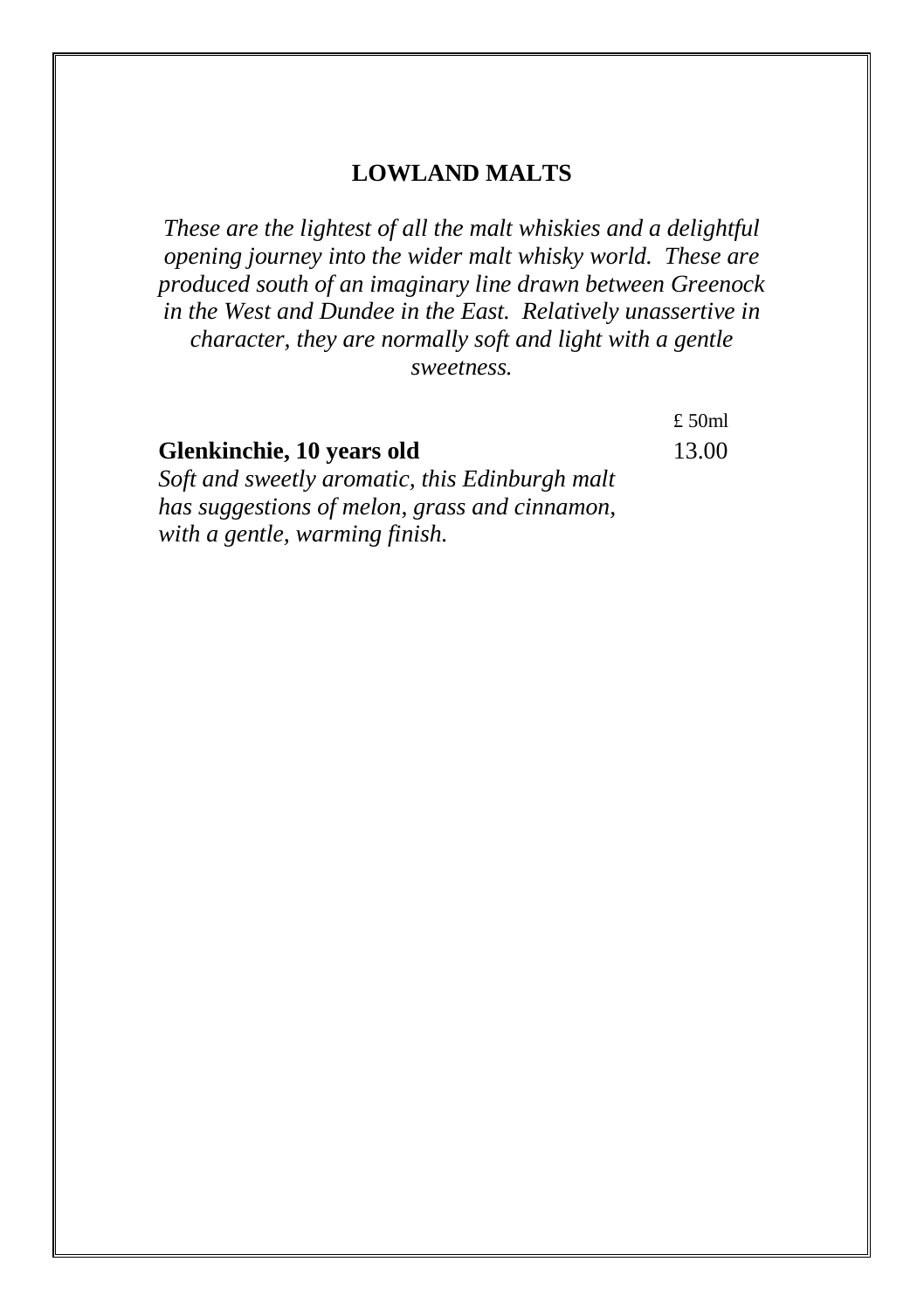## **COGNAC**

|                      | £ 50ml |
|----------------------|--------|
| Martell V.S.         | 15.00  |
| Martell V.S.O.P.     | 19.00  |
| Remy Martin V.S.O.P. | 19.00  |
| Remy Martin X.O.     | 31.00  |
| Martell X.O.         | 40.00  |
| Hennessy X.O.        | 42.00  |

## **ARMAGNAC**

|                  | £ 50ml |
|------------------|--------|
| Janneau V.S.O.P. | 18.00  |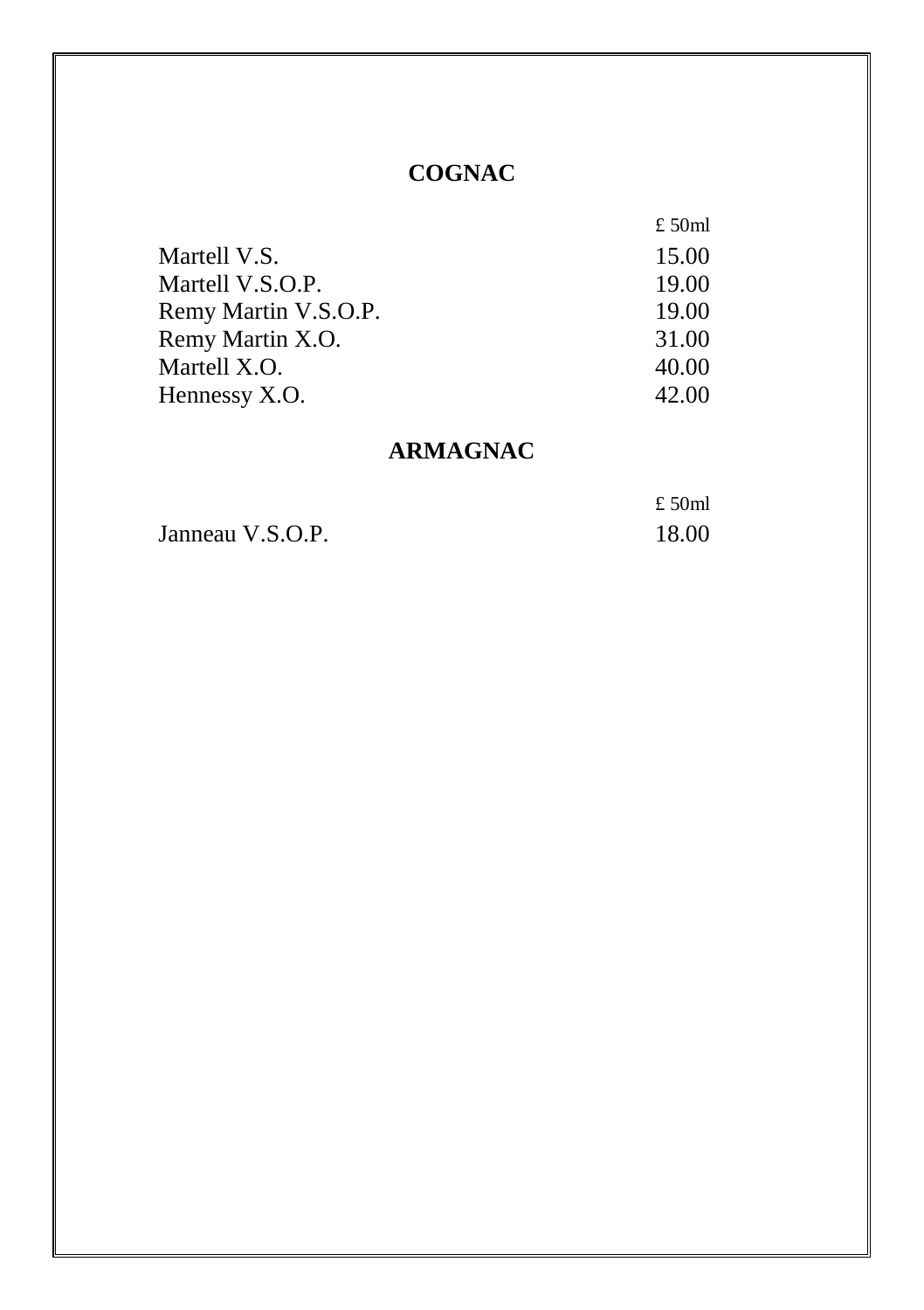# **LIQUEURS**

|                             | £50ml |
|-----------------------------|-------|
| Advocaat                    | 9.75  |
| Amaretto Disaronno          | 9.75  |
| Apricot/Cherry/Peach Brandy | 9.75  |
| Archers                     | 9.75  |
| <b>Baileys</b>              | 9.75  |
| Benedictine                 | 9.75  |
| Cointreau                   | 9.75  |
| Drambuie                    | 9.75  |
| <b>Fernet Branca</b>        | 9.75  |
| Galliano                    | 9.75  |
| Glayva                      | 9.75  |
| <b>Grand Marnier</b>        | 9.75  |
| Grappa                      | 9.75  |
| Kahlua                      | 9.75  |
| Kings Ginger                | 9.75  |
| Kummel                      | 9.75  |
| Malibu                      | 9.75  |
| Sambuca                     | 9.75  |
| Southern Comfort            | 9.75  |
| Tia Maria                   | 9.75  |